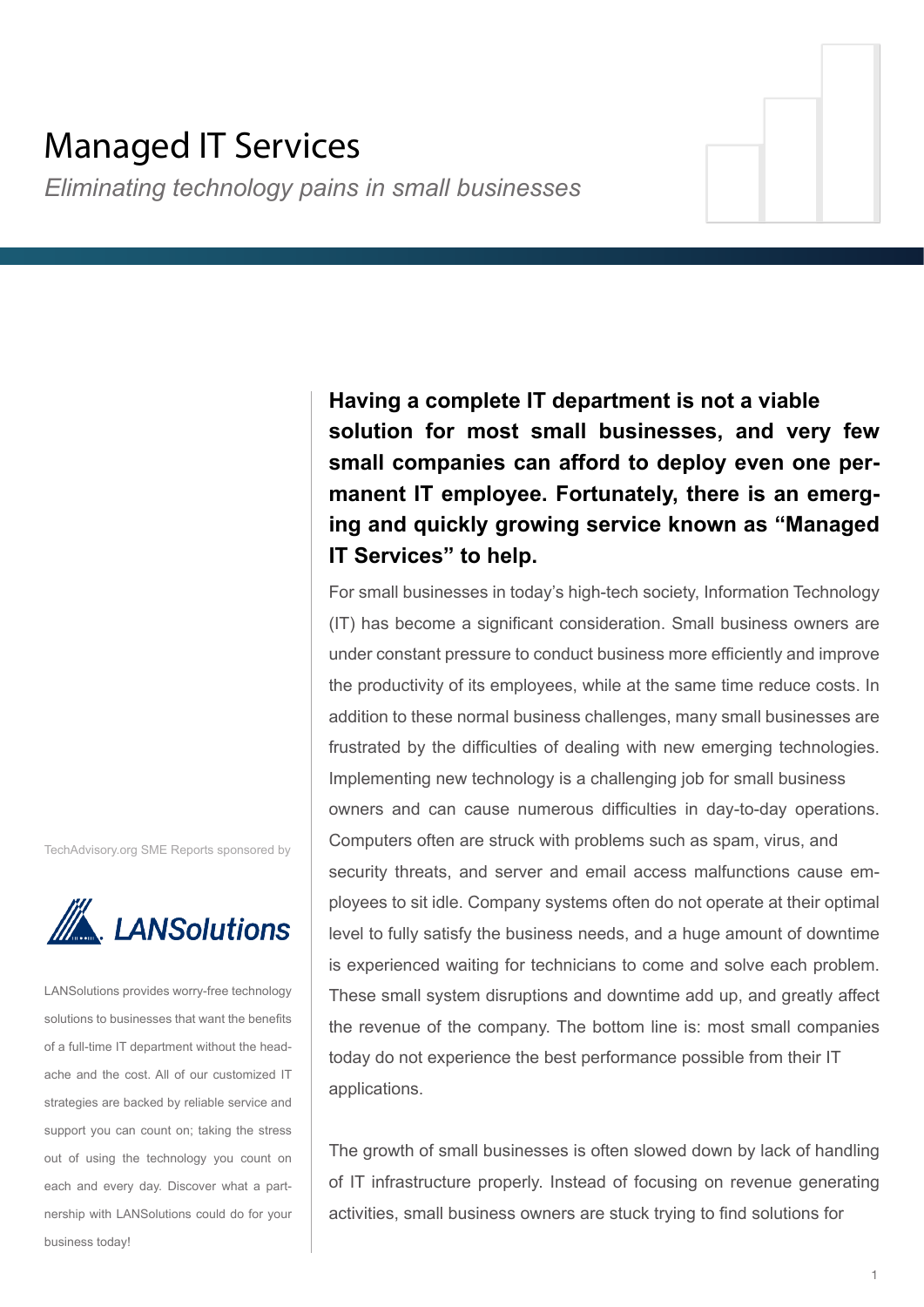"...Managed services provide affordable solutions to the complex technology problems of small businesses for a fixed monthly fee.<sup>"</sup>

technology problems. As smaller companies are increasingly becoming more dependent on IT systems, it has become very crucial to find cost effective ways to manage technology. Growth-oriented companies need a well-organized IT infrastructure so that they can focus on the business instead of trying to solve IT failures. However, having a complete IT department is not a viable solution for most small businesses, and very few small companies can afford to deploy even one permanent IT employee. Fortunately, there is an emerging and quickly growing service known as "Managed IT Services" that is proving to be quite helpful in managing small business technology.

## **What are Managed IT Services?**

Managed IT services are provided by an outside firm or IT consulting company. These days, a growing number of IT vendors, resellers, and telecom carriers are providing managed services based on remote, proactive monitoring of company networks on an ongoing basis – with minimal involvement of the small business owners. Managed Service Providers (MSPs) employ consultants who specialize in small business networks, computer support, and security. Generally, managed IT services are delivered from a remote location via the Internet, but on-site proactive and emergency services are also provided when necessary. Services range from basic monitoring to fully managed services. Overall support for day-to-day operations and on-demand support for any other major need is also provided by these IT consulting groups. Managed services are usually provided on flat monthly fee or per device basis.

# **Types of services**

There is growing variety of services that are provided by IT consultants or Managed Service Providers. Broad categories include:

- Computer & Server Support
- Data Backup & Disaster Recovery
- **Network Security**
- Custom Software Solutions
- Remote Network Monitoring
- **Technology Evaluation & Planning**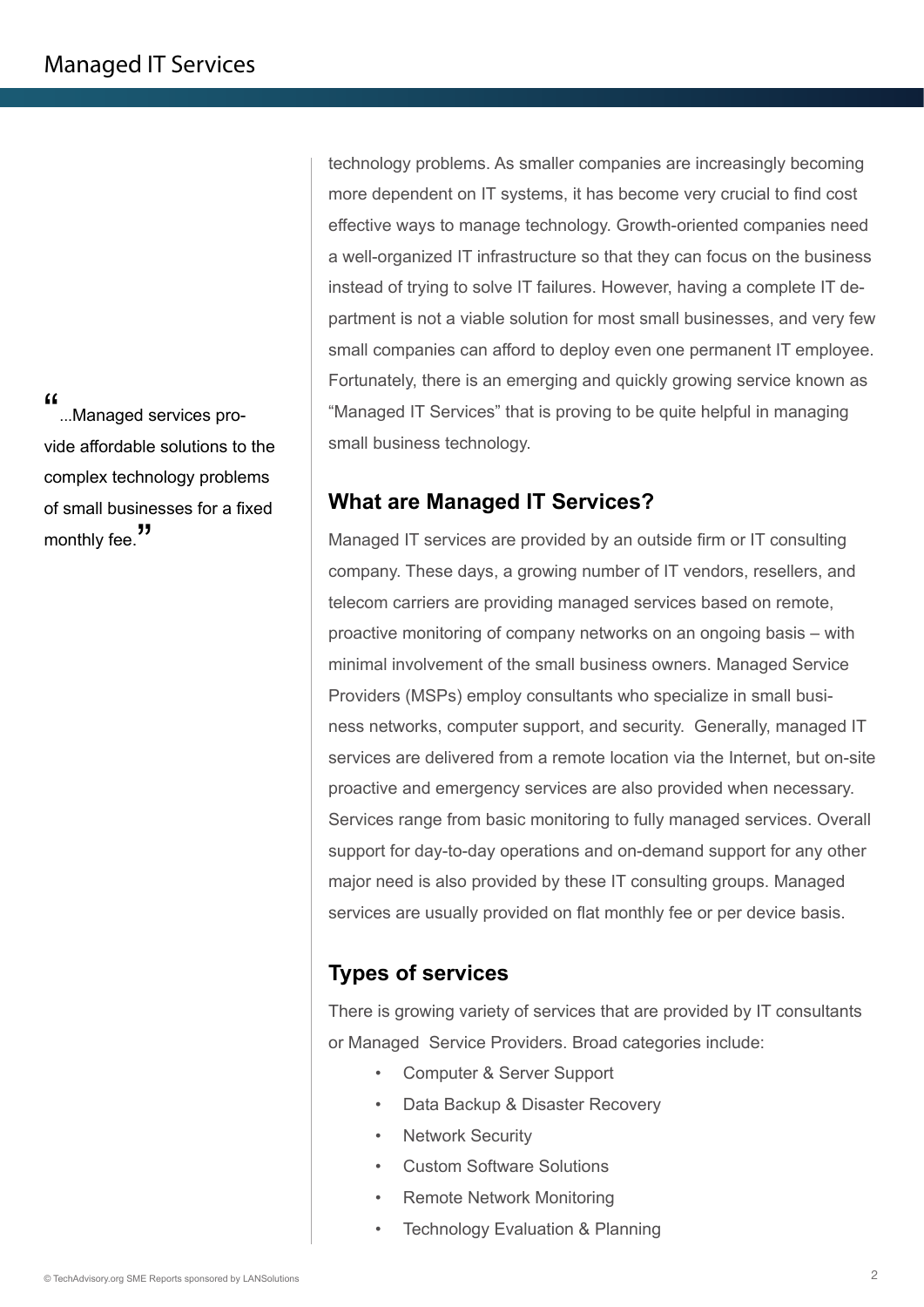#### **Computer & Server Support**

Regular maintenance and monitoring of company computers is essential to optimized desktop performance. IT consulting companies offer various solutions for ensuring that computers are functioning properly and are protected against all of the latest technology threats and disasters. Consultants also provide troubleshooting services and recommendations to prevent the same problem from happening again. Solutions also include server installation and administration.

#### **Remote Network Monitoring**

Remote monitoring of the critical components of a network such as servers and firewalls is also provided by managed service providers. Consultants troublehoot problems remotely to minimize network downtime. With automatic alerting systems, issues are resolved before they can significantly impact network performance.

#### **Data Backup & Disaster Recovery**

Backing up data is essential and should not be ignored, yet many small businesses do not perform backups. In a remote backup facility, a backup of files is made regularly over the Internet, and files are stored in a secure, off-site data storage facility, requiring no tape or hardware. Remote Backup and Online Backup Serices help small businesses avert data loss in case of any disaster.

#### **Network Security**

Small businesses need computer and network security even more than large businesses. This is because small businesses are often the primary target of hackers who can more easily attack the smaller networks. IT consulting compaies provide tools and practices such as spam management and firewall management to help protect the small businesses from hackers, viruses, and spam.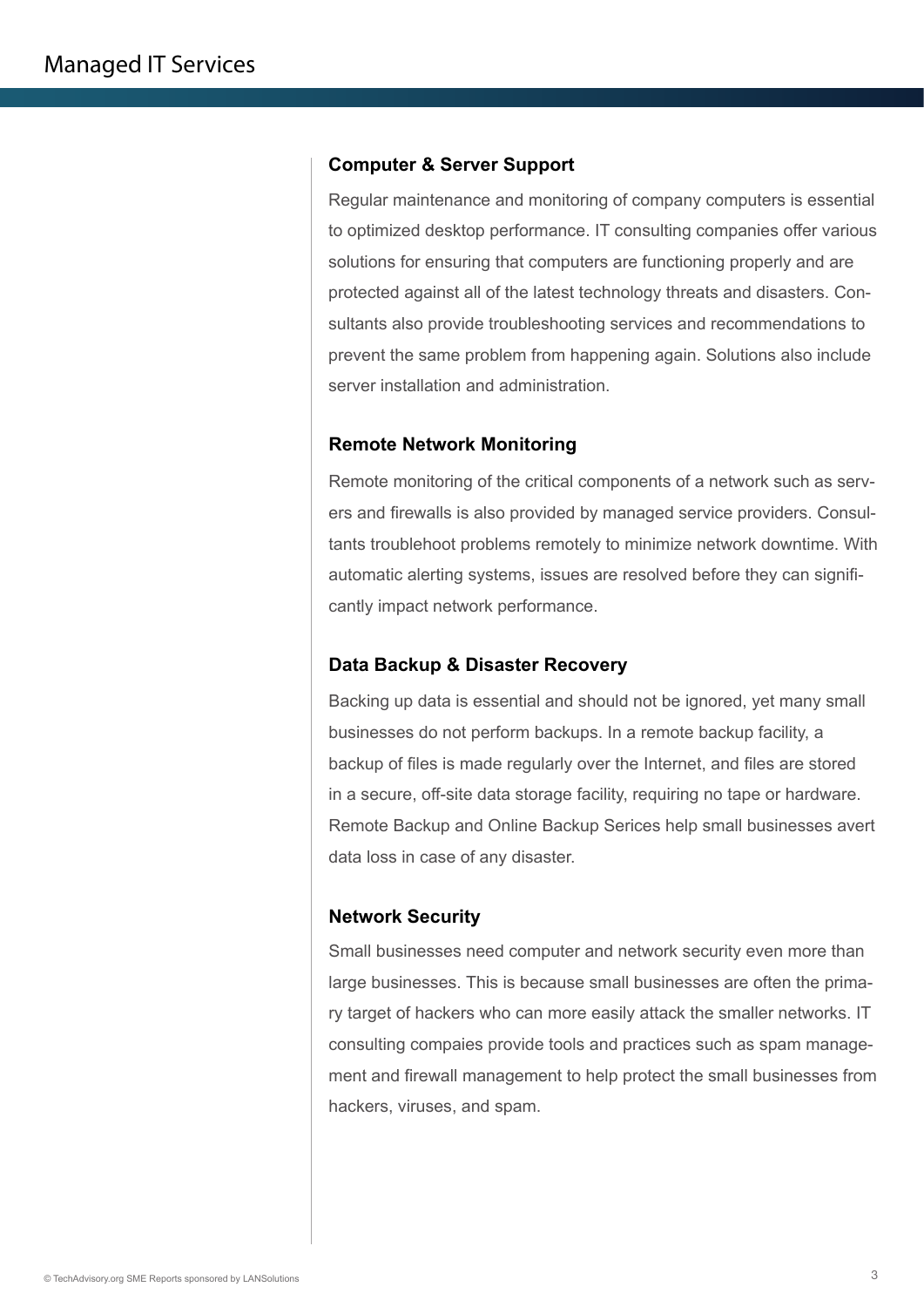#### **Custom Software Solutions**

IT consultants recommend and provide custom designed software solutions according to the unique needs of each small business. Depending on the project needs and requirements, IT consultants help small businesses determine the technology best suited to their business needs.

#### **Technology Evaluation & Planning**

Most small business owners employ an "ad-hoc" approach to dealing with technology, with no long term plan for future technology needs. IT consulting companies provide a comprehensive computer and network assessment, and evaluate the current IT setup to suggest possible changes to maximize technology effectiveness for the small business.

# **Break/Fix model vs. Managed Services: Key Benefits of Managed Services**

Most small companies use the "break/fix model" of technology management: when technology fails, a consultant is called in to fix the problem and the company pays a fee for the service. This method results in repeated downtime and lost productivity. The problem with this model is that consultants are not motivated to keep the client's network and systems running efficiently because the consultant makes more money when the technology breaks down.

Small business owners should consider the managed IT services solution for several reasons. Managed services provide affordable solutions to the complex technology problems of small businesses for a fixed monthly fee. Technology experts are fully focused on keeping the systems of the company up and running because repeated technology failures means higher costs to them. Therefore, the managed services model is beneficial to both the client and the technology expert because small businesses have the advantage of lower rates and better services while technology experts get the fixed monthly fee from multiple customers.

"...Managed IT Services help small business owners by simplifying IT operations and improving the reliability of networks. Instead of spending time worrying about technology, small business owners can stay focused on growing their businesses.<sup>"</sup>